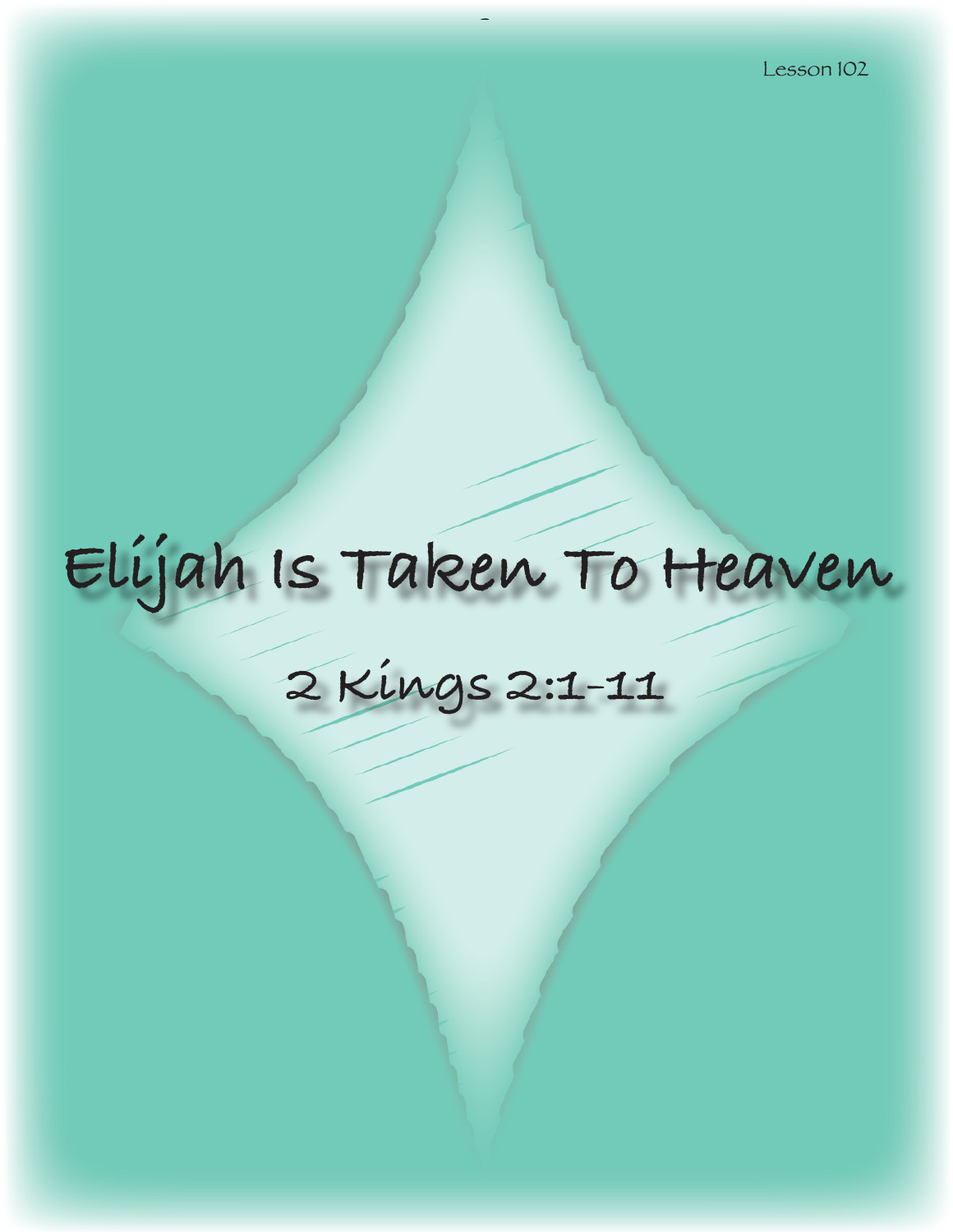# MEMORY VERSE

2 KINGS 2:11

"…Suddenly a chariot of fire appeared with horses of fire, and separated the two of them; and Elijah went up by a whirlwind into heaven."

### WHAT YOU WILL NEED:

Two small beanbags and two small foam balls.

A sheet of white construction paper for each child and markers.

The visor template, scissors, a hole punch, crayons or markers, string or yarn, and clear contact paper.

# ATTENTION GRABBER!

# Crazy Relay

You will need two small beanbags and two small foam balls. Divide your class into two equal groups. Have them each line up next to each other in two lines. Give the person at the front of each line a small beanbag. Give the person at the end of the line the small foam ball.

Explain to the children that the beanbag will be passed through their legs to the person behind them, while the small foam balls will be passed over their heads to the person in front of them. We'll see which group can pass both the bean bag and the ball at the same time and get to the other ends of the line without getting mixed up.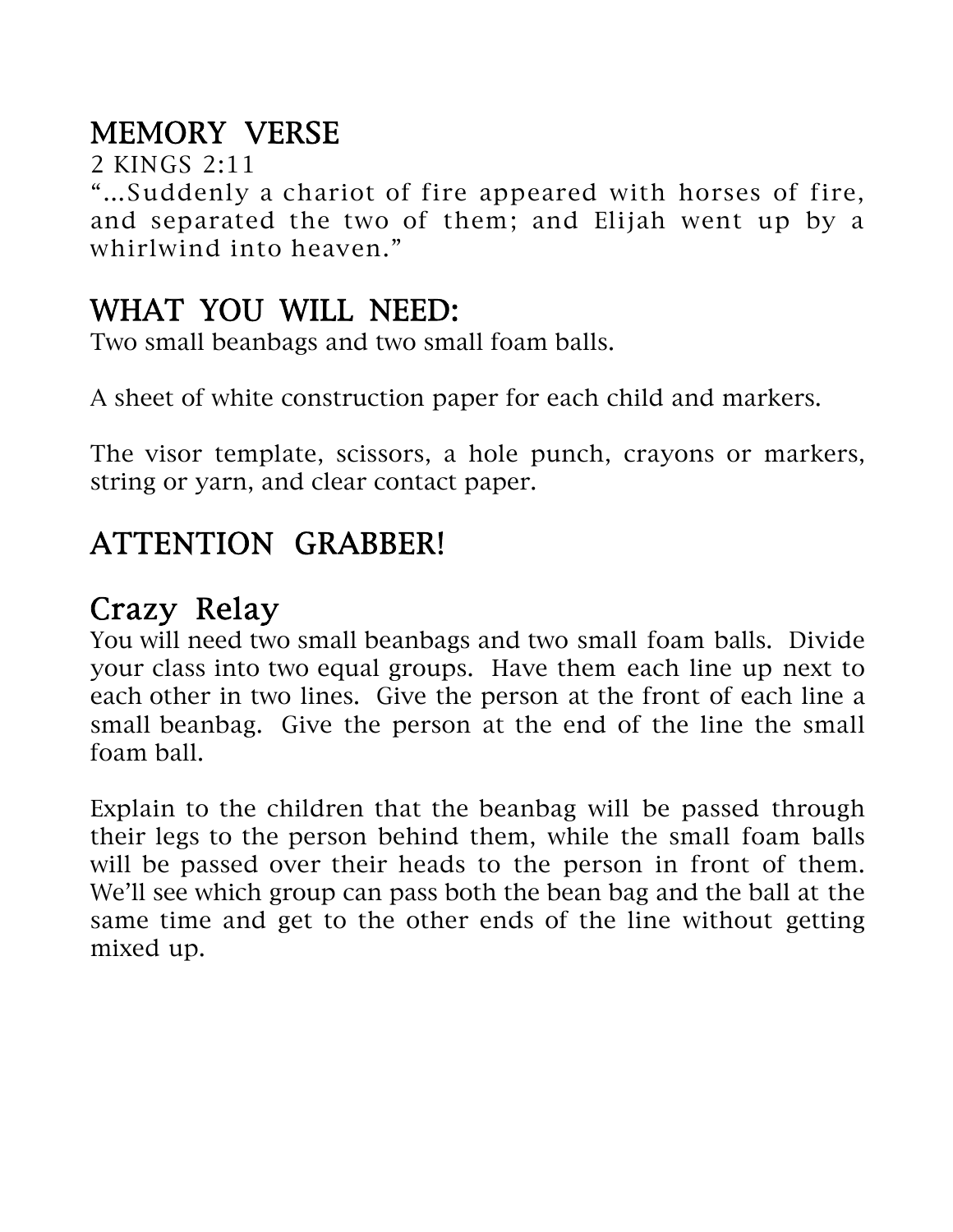When you say, "go!" have the first player in each line pass the beanbag through their legs to the next player in line. Have the last player in line pass the ball overhead to the player in front of them. Have the children continue passing the beanbags and balls until they reach their designated positions. This game is a fun icebreaker.

# LESSON TIME!

The prophet Elijah saw the demonstration of God's power throughout his life. The ravens brought him sustaining food in the wilderness. The widow's oil jar did not run dry and the bin of flour was not used up. Remember when Elijah challenged the 450 prophets of Baal to a contest on Mount Carmel? Elijah represented the true and living God, and there is nothing too hard for Him!

God guided Elijah through times of victory and difficulty and even defeat. Remember how God encouraged the frightened prophet who had run from the threats of Jezebel? There, from a cave, in the southernmost part of Judah, Elijah again witnessed the power of God and heard His still small voice. As our journey with Elijah comes to an end, we will see yet one more demonstration of God's power. The God of Elijah was powerful yesterday and is powerful today.

#### 2 KINGS 2:1-5 And it came to pass, when the LORD was about to take up Elijah into heaven by a whirlwind, that Elijah went with Elisha from Gilgal.

Then Elijah said to Elisha, "Stay here, please, for the LORD has sent me on to Bethel." But Elisha said, "As the LORD lives, and as your soul lives, I will not leave you!" So they went down to Bethel.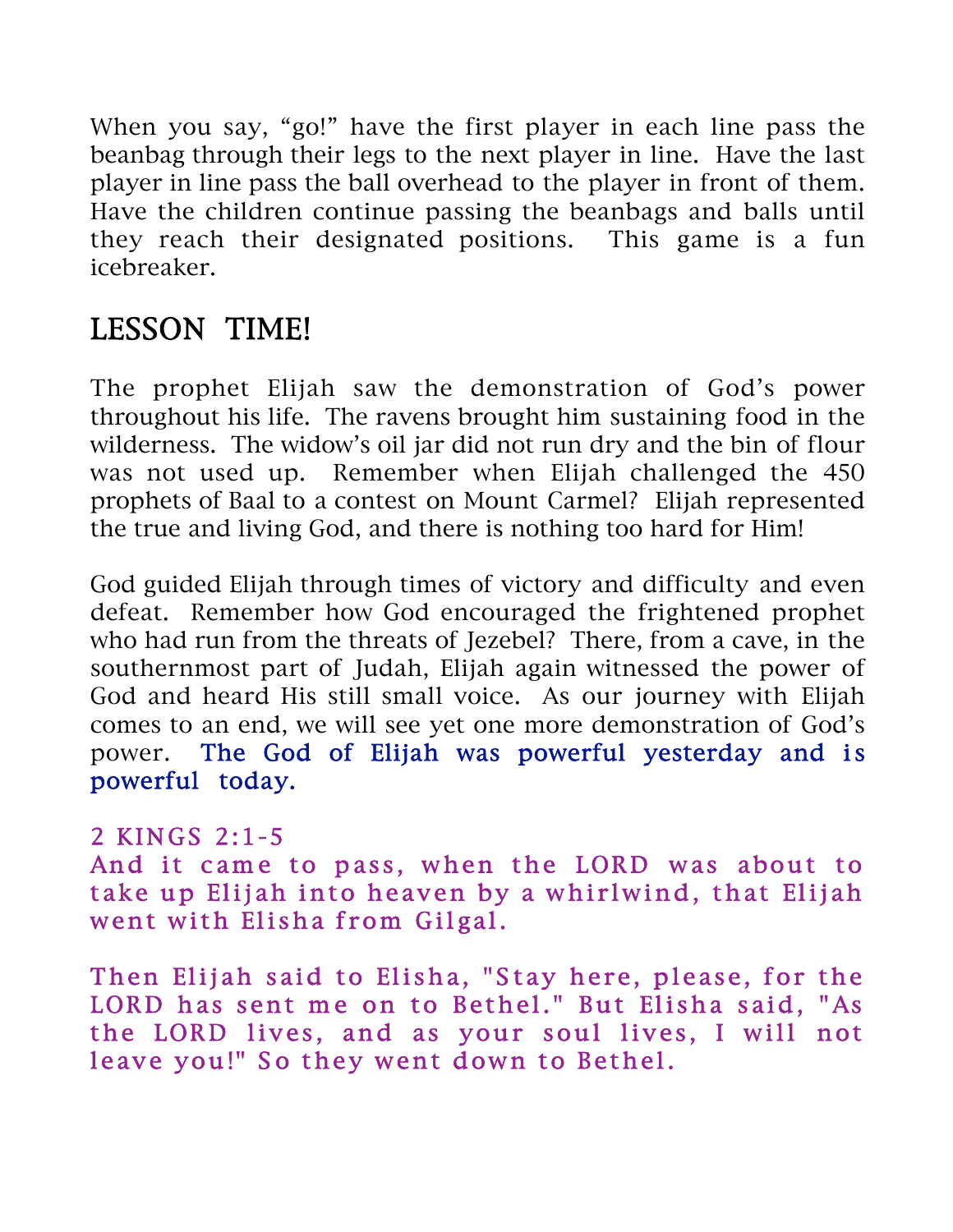Now the sons of the prophets who were at Bethel came out to Elisha, and said to him, "Do you know that the LORD will take away your master from over you today?" And he said, "Yes, I know; keep silent!"

Then Elijah said to him, "Elisha, stay here, please, for the LORD has sent me on to Jericho." But he said, "As the LORD lives, and as your soul lives, I will not leave you!" So they came to Jericho.

Now the sons of the prophets who were at Jericho came to Elisha and said to him, "Do you know that the LORD will take away your master from over you today?" So he answered, "Yes, I know; keep silent!"

It seems that Elijah knew something unusual was going to happen to him that day. He had seen God work in so many ways throughout his life. Now, as his ministry on earth ends, God would again demonstrate His power.

Elisha, did not want to leave Elijah's side. Perhaps, he was sensing that his best friend and mentor was ready to depart to be with the Lord; he may have been wondering about God's plan for his own life now; perhaps, he was recalling the miracles of the past and was wondering what was going to happen next. Perhaps, he had a feeling of anticipation when he said, "I will not leave you."

So they traveled from Gilgal to Bethel together. They met up with some other prophets while there. Perhaps, Elijah wanted to say a few last words to them to strengthen their faith. The Spirit of the Lord had told the prophets in Bethel that Elijah would be taken from Elisha that day. Elisha said he knew.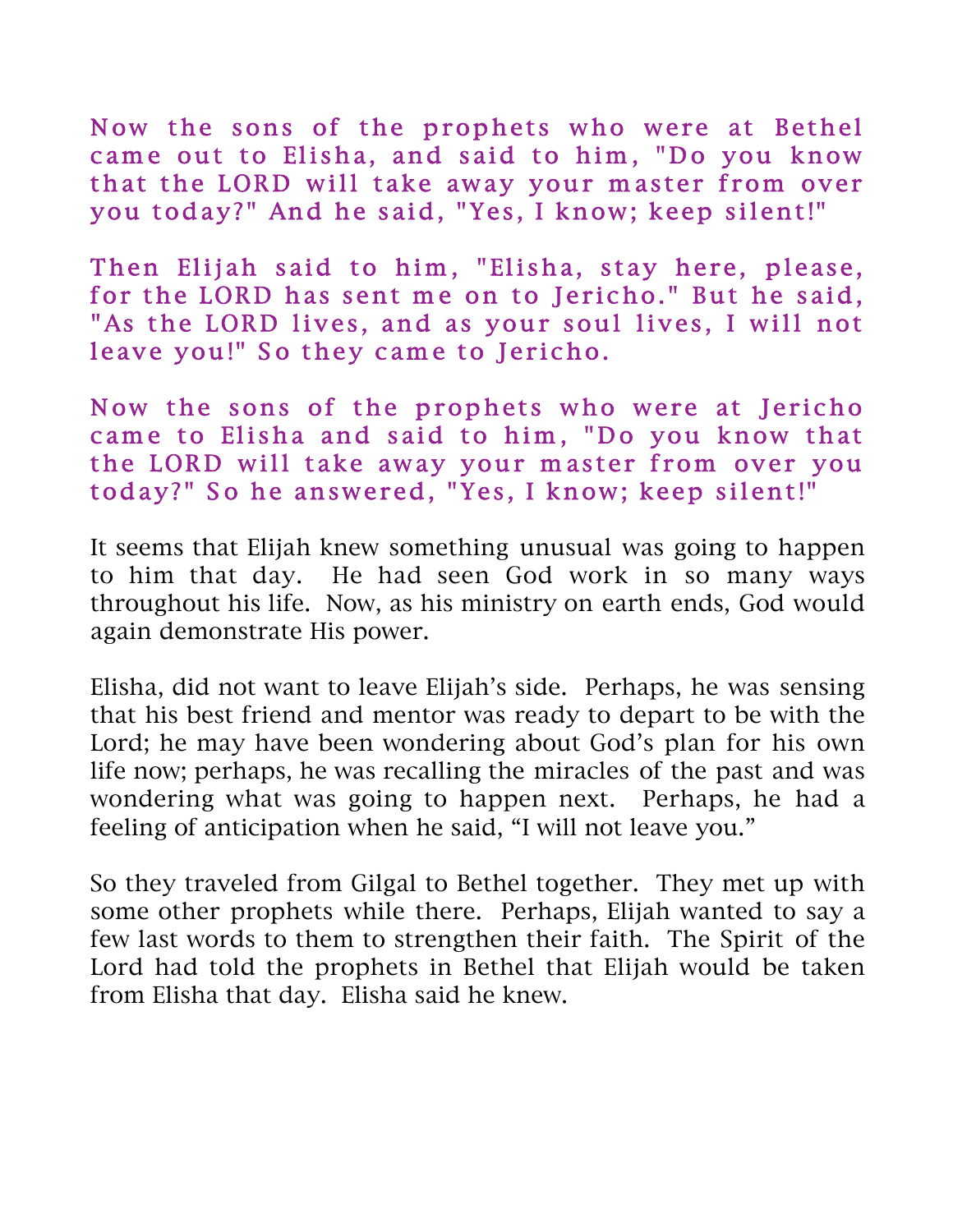Then the Lord called Elijah to Jericho--about 15 miles back in the direction they had come from that morning! God had a reason for Elijah to go there, but it is not recorded in the Scripture. Again, Elisha insisted on accompanying Elijah. Elisha was not going to be left behind. He wanted to see the power of God at work in Elijah's life.

## Follow in my Footsteps

For this activity you will need a sheet of white construction paper and markers for each child. Before class trace the outline of one of your feet on each sheet of paper. During class, hand out one of these sheets to each of the children. Have the children set their same foot into the footprint and trace their foot. Ask the children if their footprint is larger or smaller? Next, have the children write to the side "Follow in the footsteps of Jesus." Then, they can color the picture.

Remind the children that Elisha followed Elijah everywhere he went. Even if it seemed kind of strange, like turning around and going back to a place they had already been. This is a good example of how we need to follow Jesus. Every step that Jesus makes we need to follow close behind. Let's make sure that we are following our master and teacher, Jesus.

#### 2 KINGS 2:6-11

Then Elijah said to him, "Stay here, please, for the LORD has sent me on to the Jordan." But he said, "As the LORD lives, and as your soul lives, I will not leave you!" So the two of them went on.

And fifty men of the sons of the prophets went and stood facing them at a distance, while the two of them stood by the Jordan.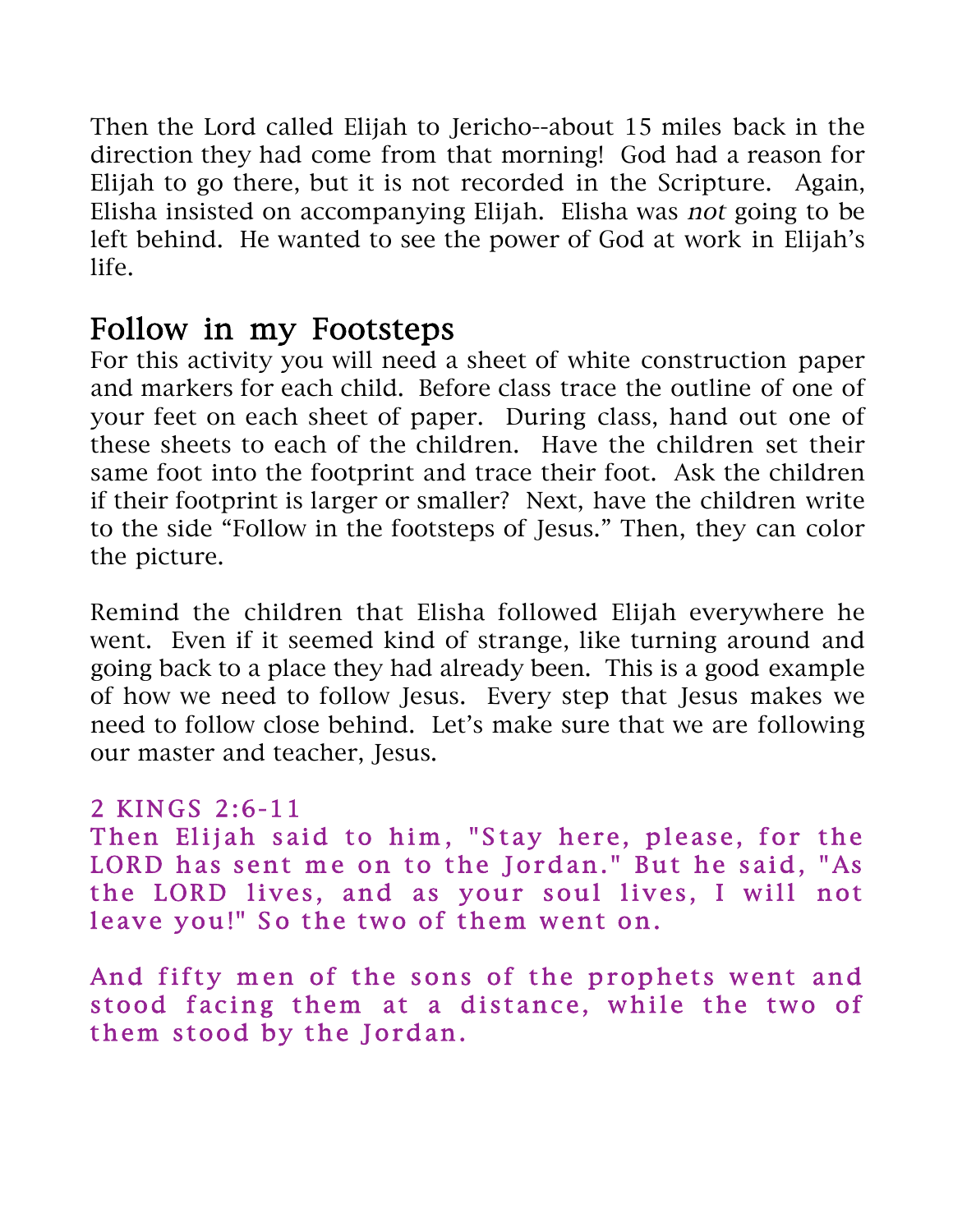Now Elijah took his mantle, rolled it up, and struck the water; and it was divided this way and that, so that the two of them crossed over on dry ground.

And so it was, when they had crossed over, that Elijah said to Elisha, "Ask! What may I do for you, before I am taken away from you?" Elisha said, "Please let a double portion of your spirit be upon  $me.$ "

So he said, "You have asked a hard thing. Nevertheless, if you see me when I am taken from you, it shall be so for you; but if not, it shall not be so. "

Then it happened, as they continued on and talked, that suddenly a chariot of fire appeared with horses of fire, and separated the two of them; and Elijah went up by a whirlwind into heaven.

The Lord called Elijah to the Jordan River, a short walk from Jericho. Again, Elisha, filled with faith and expectation, says, "As surely as the Lord lives and as you live, I will not leave you." The fifty men of the company of prophets from Jericho who followed Elijah and Elisha stood facing them at a distance. There, at the Jordan, Elijah struck the water with his mantle; the water divided; and they walked to the other side on dry ground. Again, as in the past, God demonstrated His mighty power.

On the other side of the Jordan, Elijah, knowing the end was near, asked Elisha what he wanted before Elijah was taken. Elisha answered, "Please let a double portion of your spirit be upon me." Elisha was ready for the power of God to be at work in his life! During the few years that he had served Elijah, Elisha had seen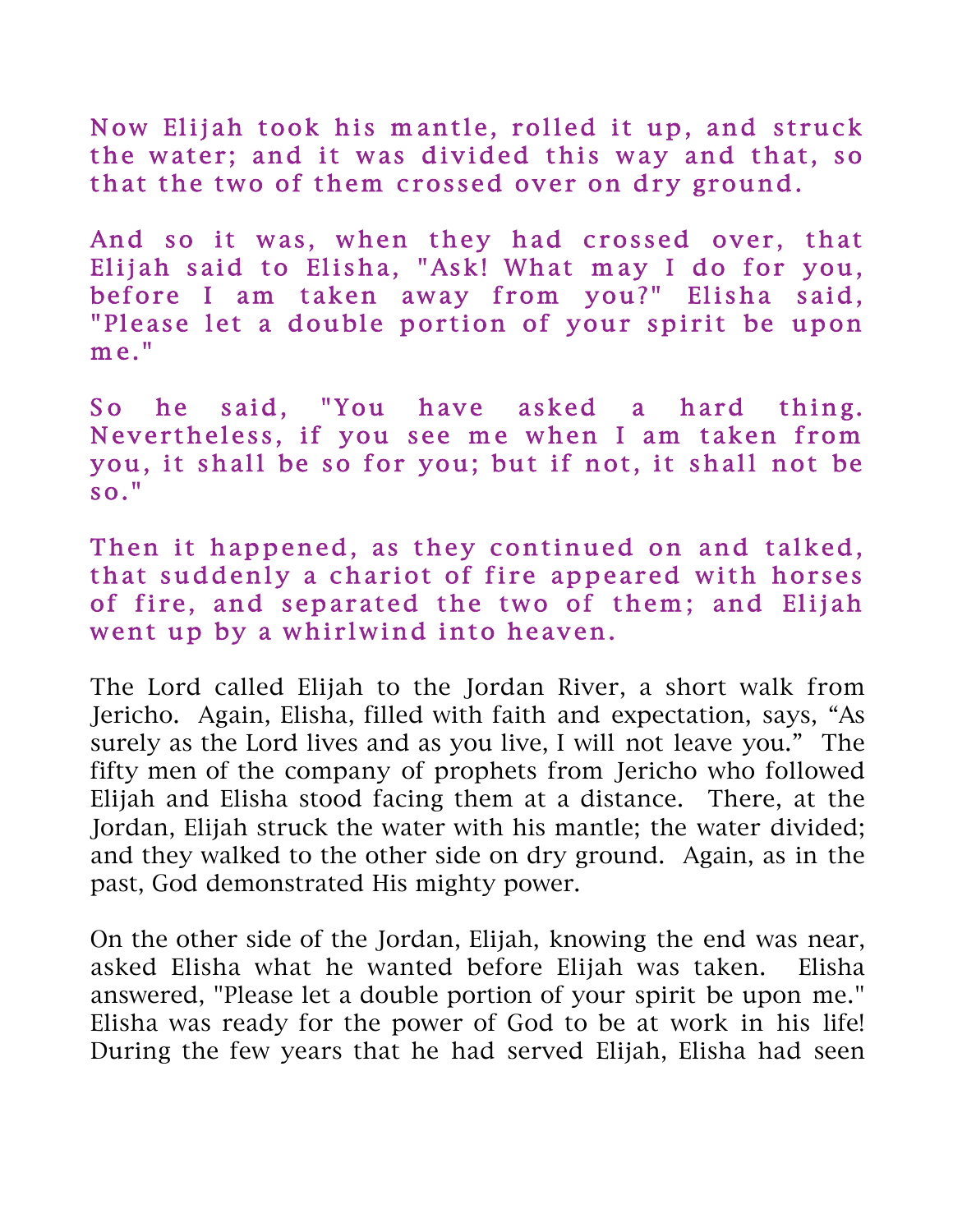Elijah's faith and relationship with God. He had seen Elijah rely on God to do mighty works so that the people of Israel might know how great their God was. Elisha wanted even more than Elijah had!

Elijah responded, "…if you see me when I am taken from you, it shall be so for you; but if not, it shall not be so." Perhaps, he was simply saying, "If you just wait a little longer (don't go anywhere), God will grant your request."

How excited Elisha must have been when he saw a chariot of fire and horses of fire! Elisha and Elijah were separated, perhaps, by the brightness of the fire. Elijah went up into heaven and Elisha saw him no more. Elisha tore apart his robes, a Jewish custom to show mourning over the loss of a loved one. What an awesome demonstration of God's power once more in the life of Elijah. The God of Elijah was powerful yesterday and is powerful today.

Did you notice that we did not read that Elijah died? There is one other person we read about in the Bible who did not die; his name was Enoch (see Genesis 5:24).

This account of Elijah's experience and the experience of Enoch in Genesis may be an Old Testament picture of an event yet to occur—the "Rapture" of the church of Jesus Christ. The Bible tells us in 1 Thessalonians 4 that one day Jesus will come to take His church—the believers remaining on the earth—to live forever with Him in heaven. They will not die, but be "caught up" (the Rapture) to meet the Lord in the air. What an awesome display of God's power is yet to come, and it could be in our lifetime! The God of Elijah was powerful yesterday and is powerful today.

Do you know God has special plans for your life too? Maybe you will not see a chariot of fire like Elisha did, but God's power is at work in your heart and life just like it was in the days of Elijah.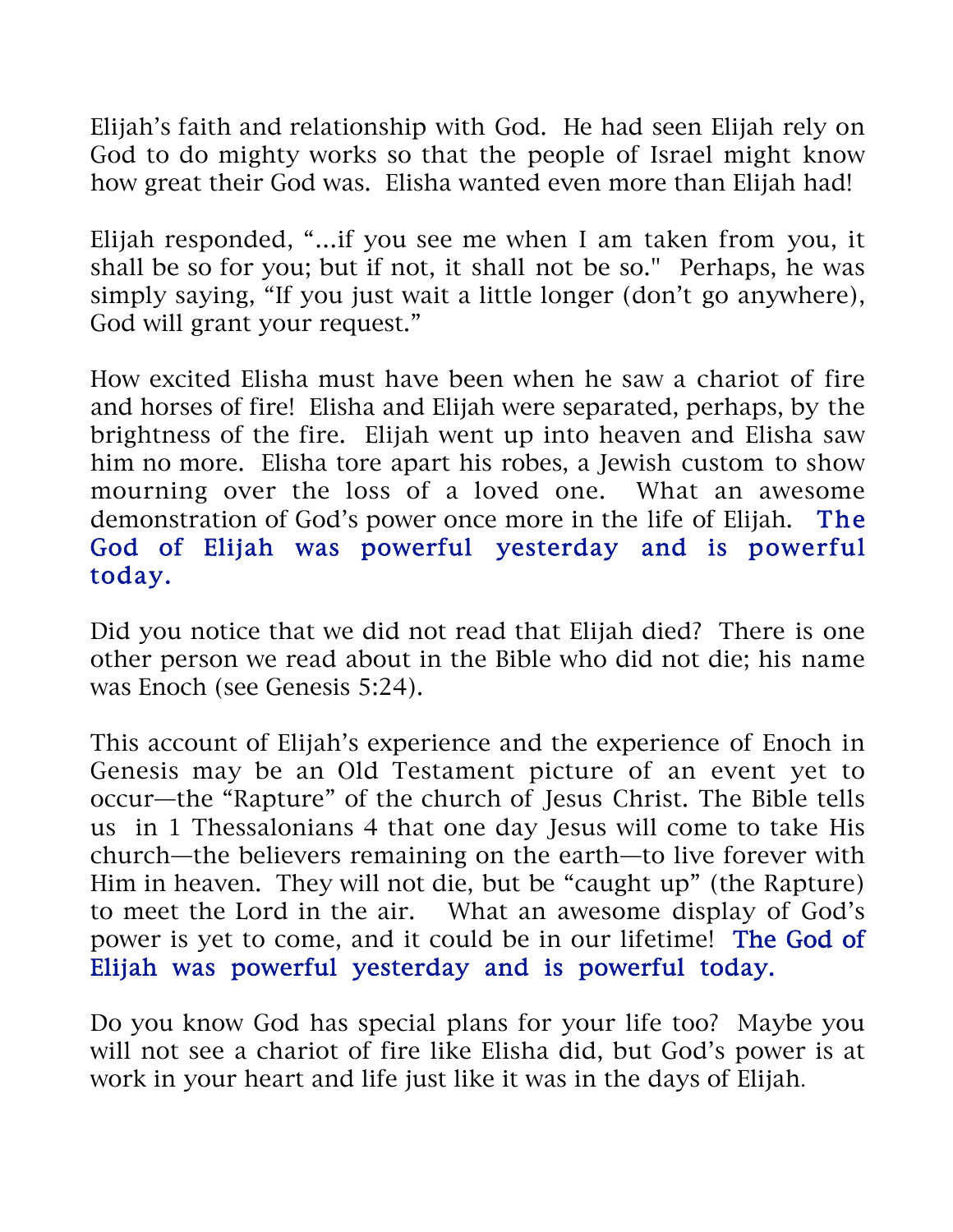God wants us to live every day as Elijah did--talking to Him, following His directions, praying and anticipating that God will show His power in our lives and in the lives of our families. God wants to show the people of this nation His greatness. He is able to work through us powerfully to touch those around us if we are willing to be His instruments.

## Super Sun Visor

This craft you can do just for fun. You will need the visor template included with the curriculum, copied onto cardstock paper, scissors, a hole punch, crayons or markers, string or yarn, and clear contact paper.

Copy a visor template onto cardstock for each child in your class. Allow the children to color the visor using crayons or markers. Cut out the visor. Cover with clear contact paper. Use hole punch to put holes in the areas indicated. Precut two pieces of yarn or string approximately 12 inches long. Place into the holes and tie in a knot.

Have the children put the visor on and tie both strings together in the back. Next, stay cool in the sun.

## PRAYER

Lead the children in a prayer of praise and thanksgiving to the Lord for His awesomeness and power. If there are any children who have not yet responded to the Gospel, give them opportunity.